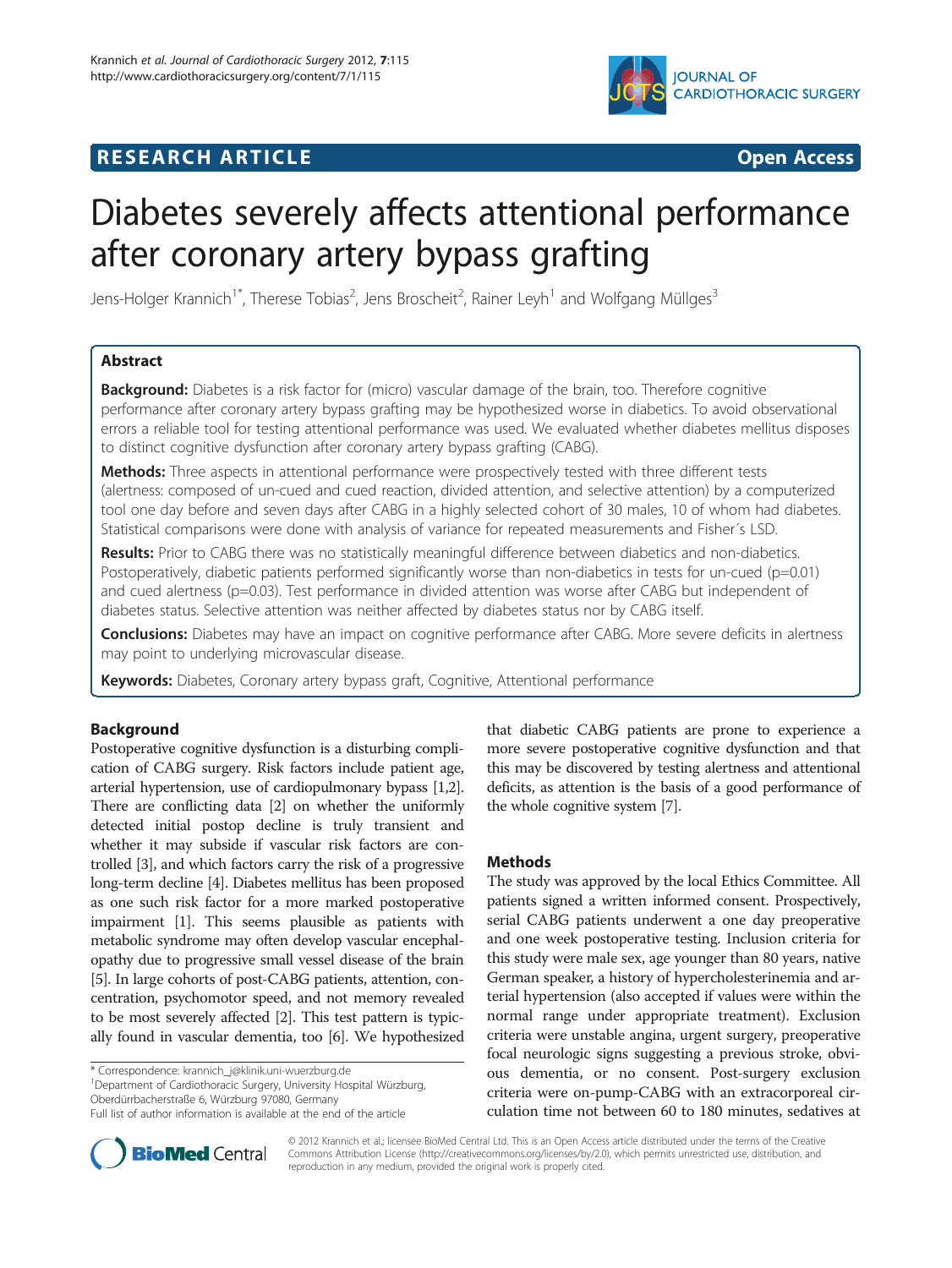testing, a new stroke as demonstrated by repeat neurologic exam, and a subnormal glucose concentration (< 40 mg%) or diabetic excess (> 250 mg%) during the perioperative period. Additionally, the potentially confounding variables depression and anxiety were controlled by the Hospital Anxiety and Depression Scale (HADS) [[8\]](#page-3-0) considering a score  $\geq 8$  as the criterion depression or anxiety [[9\]](#page-3-0). The post-op HADS evaluation was refused by six patients. For a depiction of the study population see Table 1.

By that, thirty patients were evaluated, twenty of whom were non-diabetics (HbA1c in the normal range), and ten had a history of type 2-diabetes, all treated effectively (HbA1c  $<$  7%) at surgery.

A computerized psychometric test device was used (Test of Attentional Performance, TAP; Psytest, Herzogenrath, Germany) validated in German speaking people (available for six languages). It was developed to identify patients with neurocognitive impairment in general [[7,10,11\]](#page-3-0). The patient's task is simply to press a button in response to various signals and tasks, thereby measuring reaction time, omissions and errors. The TAP is economical to handle, valid, reliable, less prone to instructor and observer biases, and learning effects are [\[12\]](#page-3-0). The psychometric properties of the TAP are described as good [[12](#page-3-0)]. Sensitivity for variation of test performance in the various TAP subtests has been demonstrated [\[13,14](#page-3-0)]).

Patients underwent three tasks. Alertness was measured by the reaction time to 40 visual stimuli (an upright cross), and by the reaction time to the same 40 visual stimuli cued

| <b>Table 1 Patient characteristics</b> |  |  |  |  |  |
|----------------------------------------|--|--|--|--|--|
|----------------------------------------|--|--|--|--|--|

| Characteristic                                       | Mean (SD) or<br>number (%) |
|------------------------------------------------------|----------------------------|
| age [years]                                          | 66,0 (7,7)                 |
| History of myocardial infarction                     | 13/30 (43%)                |
| 3 vessel disease                                     | 30/30 (100%)               |
| extracorporeal circulation time [minutes]            | 112,8 (29,6)               |
| aortic clamping time [minutes]                       | 68,6 (20,5)                |
| diabetes mellitus                                    | 10/30 (33%)                |
| ASA 3                                                | 18/30 (60%)                |
| ASA 4                                                | 12/30 (40%)                |
| Hypertension (controlled by drugs)                   | 30/30 (100%)               |
| ASS                                                  | 30/30 (100%)               |
| <b>Statins</b>                                       | 30/30 (100%)               |
| sedativa at testing                                  | $0/30(0\%)$                |
| $BM > 25$ [kg/m <sup>2</sup> ]                       | 4/30 (13%)                 |
| $HADS > 8$ score in depression one day pre-CABG      | 6/30 (20%)                 |
| $HADS > 8$ score in anxiety one day pre- $CABG$      | 10/30 (33%)                |
| $HADS > 8$ score in depression seven days after CABG | $6/24*(25%)$               |
| $HADS > 8$ score in anxiety seven days after CABG    | $5/24*(21%)$               |

\*- six patients denied to fill in HADS after CABG.

acoustically. This test took about five minutes. Divided attention was measured by the number of missed correct reactions to each 20 different simultaneously applied visual and acoustical stimuli. The visual task is to react to the numbers 01 and 10, and not to react to quite similar lines. The acoustical task includes a regular sequence of high (2000Hz) and low (1000Hz) beeps (Di-Da-Di-Da etc.), and the patient has to detect an irregularity (e.g. Di-Di or Da-Da) in the sequence. This test took about 5.4 minutes. Selective attention was measured by the number of errors in a go/no-go task. The patient has to react to a visual stimulus (cross), but not to its alternative (inclined cross) shown in a random 1:1 relation. This test needs about two minutes.

To statistically evaluate the hypothesis that diabetics perform different from non-diabetics after CABG, ANOVA for repeated measurements with independent variables diabetes-status (diabetics vs. non-diabetics) and time point (one day before CABG vs. one week after CABG) was used. For detection of some further influences on changes in cognitive performance analysis of stepwise regression with the factors anxiety, depression, age, extracorporeal circulation time and aortic clamping time was conducted. According to the TAP test instructions [\[14\]](#page-3-0), dependent variables were the medians of the individual reaction times in alertness without and with audio-cueing; the number of omissions in divided attention, and the number of errors in the go-nogo paradigm. To explore data in more detail, significant ANOVA-effects were further investigated by the Fisher Least Significant Difference (LSD) post-hoc test. All tests were performed with STATISTICA 8 (StatSoft Inc, Tulsa; Ok). A p-value < 0.05 was defined significant. To define a change within each subject as meaningful the "reliable change index" approach was used. We determined the critical value as  $\pm 1.96$ . All values above are meaningful.

#### Results

The assumptions (homogeneity of variance; tested by the Levene test, and exclusion of a not normal distribution tested by Kolmogorov-Smirnov test) for ANOVA were met. Preoperatively, there was no difference detected in attentional performance between diabetics and nondiabetics. ANOVA revealed a highly significant interaction of test time point and diabetes status in alertness without audio warning  $(F(1, 28) = 7.0; p = 0.01;$  effect size  $\eta^2$  (*eta-squared*) = 0.2) and alertness with audio warning  $(F(1, 28) = 4.9; p = 0.03)$ . LSD analysis confirmed that the slower postoperative reacting was restricted to only diabetic patients (LSD  $p=0.002$  vs.  $p=0.9$ , LSD  $p=0.01$  vs.  $p=0.8$ , respectively). Although performance in divided attention significantly declined postoperatively  $(F(1, 28) = 5.5; p = 0.03;$ effect size  $\eta^2$  = 0.15), diabetes scarcely missed significance (LSD  $p=0.06$  vs. 0.2). Selective attention was not found to be affected. Results and descriptives are depicted in Table [2](#page-2-0).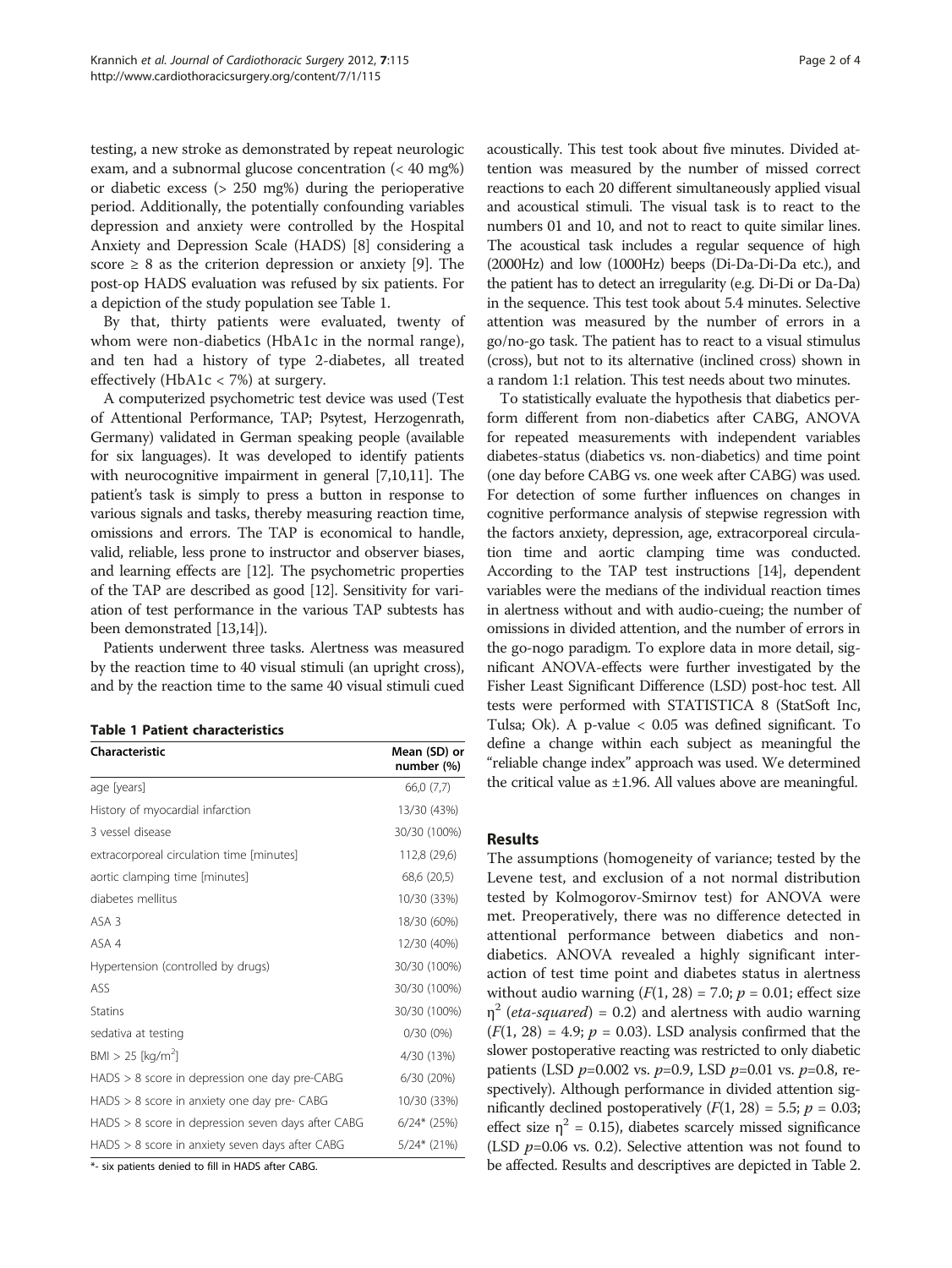| <b>TAP test</b>                                                |                      | Diabetics (n=10)  | Non-diabetics (n=20) |                  |
|----------------------------------------------------------------|----------------------|-------------------|----------------------|------------------|
|                                                                | Pre-op               | Post-op           | Pre-op               | Post-op          |
| alertness, without audio cueing; median reaction time (ms)     | $270.5 \pm 52.7$     | $356.4 + 165.5$   | $277.4 + 66.7$       | $278.0 \pm 59.5$ |
| ANOVA interaction (diabetes-status x timepoint) $p=0.01$       | post-hoc LSD p=0.002 |                   | post-hoc LSD p=0.9   |                  |
| alertness, with audio warning; median reaction time (ms)       | $779.0 + 52.7$       | $333.6 \pm 120.0$ | $279.2 + 66.8$       | $775.7 + 49.9$   |
| ANOVA interaction (diabetes-status x timepoint) $p=0.03$       | post-hoc LSD p=0.01  |                   | post-hoc LSD p=0.8   |                  |
| Divided attention, mean number of omissions                    | $3.8 \pm 1.8$        | $7.0 + 4.6$       | $2.2 \pm 2.3$        | $3.9 + 5.8$      |
| ANOVA main effect (timepoint) p=0.03; effect size $n^2 = 0.16$ | post-hoc LSD p=0.06  |                   | post-hoc LSD $p=0.2$ |                  |
| selective attention, mean number of errors                     | $0.7 \pm 1.3$        | $0.5 + 0.7$       | $0.5 \pm 0.8$        | $1.1 \pm 2.2$    |
| no significant ANOVA-effects                                   |                      |                   |                      |                  |

<span id="page-2-0"></span>Table 2 Test results of patients with and without a history of diabetes mellitus pre- and post-CABG

Analysis of regression revealed that none of the evaluated factors have an influence on shift of reaction time.

In five of the ten (50%) diabetics the slowdown in alertness without audio warning was meaningful, whereas only one out of twenty (5%) of the non-diabetics showed a meaningful deterioration, and two (10%) reacted meaningfully faster after CABG. In alertness with audio warning, three (30%) diabetics had a meaningful slowdown. Four (20%) non diabetics reacted meaningfully faster and one (5%) reacted meaningfully slower.

#### **Discussion**

The principal finding of our pilot study indicates that patients even with actually well controlled type 2 diabetes mellitus may be at risk for a more severe cognitive dysfunction after CABG in terms of newly acquired attentional deficits. Attention is the basis for a good performance in many tasks, best illustrated by the deficits seen in vascular dementia [\[6\]](#page-3-0). Usually, previous studies on postoperative abilities did assess many domains but nearly neglected attention [[15](#page-3-0)]. Thus, patients with microvascular encephalopathy may be not correctly identified to be at risk for a more prominent postoperative brain dysfunction because the tests used were not adequate to detect the specific ability probably most severely affected.

It seems plausible that patients with a history of diabetes mellitus per se are at special risk for brain dysfunction undergoing surgery using extracorporeal circulation which affects brain perfusion. First, the presence of vascular risk factors accelerate a cognitive decline in terms of vascular dementia [\[16](#page-3-0)] which again is prominent in diabetes [\[5,17](#page-3-0)], especially in case of comorbid arterial hypertension [[18](#page-3-0)] and aging [\[19\]](#page-3-0). Indeed, all of our patients – diabetics and non-diabetics – did also have a history of comorbid arterial hypertension. Second, diabetes includes the risk to develop cerebral microangiopathy, and it has been evaluated that half of the pre-CABG patients showed lacunar infarcts on CT corresponding to poorer performance [[20](#page-3-0)].

Our findings do not preclude that the diabetic patients investigated here had also developed more severe postoperative dysfunction in other domains. However, we aimed on a methodological proof of principle and conclude that there should be more interest than until now in measurement of attention instead of using laborious test compositions with complicated definitions of what means a cognitive decline [\[21](#page-3-0)] when perioperatively investigating patients with vascular risk factors or prospectively evaluating the risk of postoperative delirium.

Though easy to apply, the test system used has been thoroughly evaluated in terms of psychometric properties, interrater stability, sensitivity for changes over time, repeated testing with very few training effects, and stability against disruption [[7](#page-3-0),[12](#page-3-0),[14](#page-3-0),[15](#page-3-0)].

The small number of study patients may be perceived to limit the strength of our conclusion. However, this small number resulted from a straightforward selection of patients in terms of age, sex, medical history and vascular comorbidities, coronary as well as surgical characteristics, and exclusion of stroke patients either historically or perioperatively, together with an expected very high number of patient exclusions by postoperative complications, medications or intraoperative features. This depth of selection probably allows for an almost perfect comparison of patients with and without diabetes. Of course, a larger patient series together with application of multiple tests for other domains and MRI to visualize the severity of cerebral microangiopathy should follow this proof-of-principle study. With larger cohorts, also questions regarding the influence of diabetes duration, effects of the quality of diabetes management, or gender effects may be answered.

## Conclusion

Diabetics showed more severe post-CABG attentional deficits than well-matched non-diabetics probably reflecting the impact of diabetic brain microangiopathy. Testing of